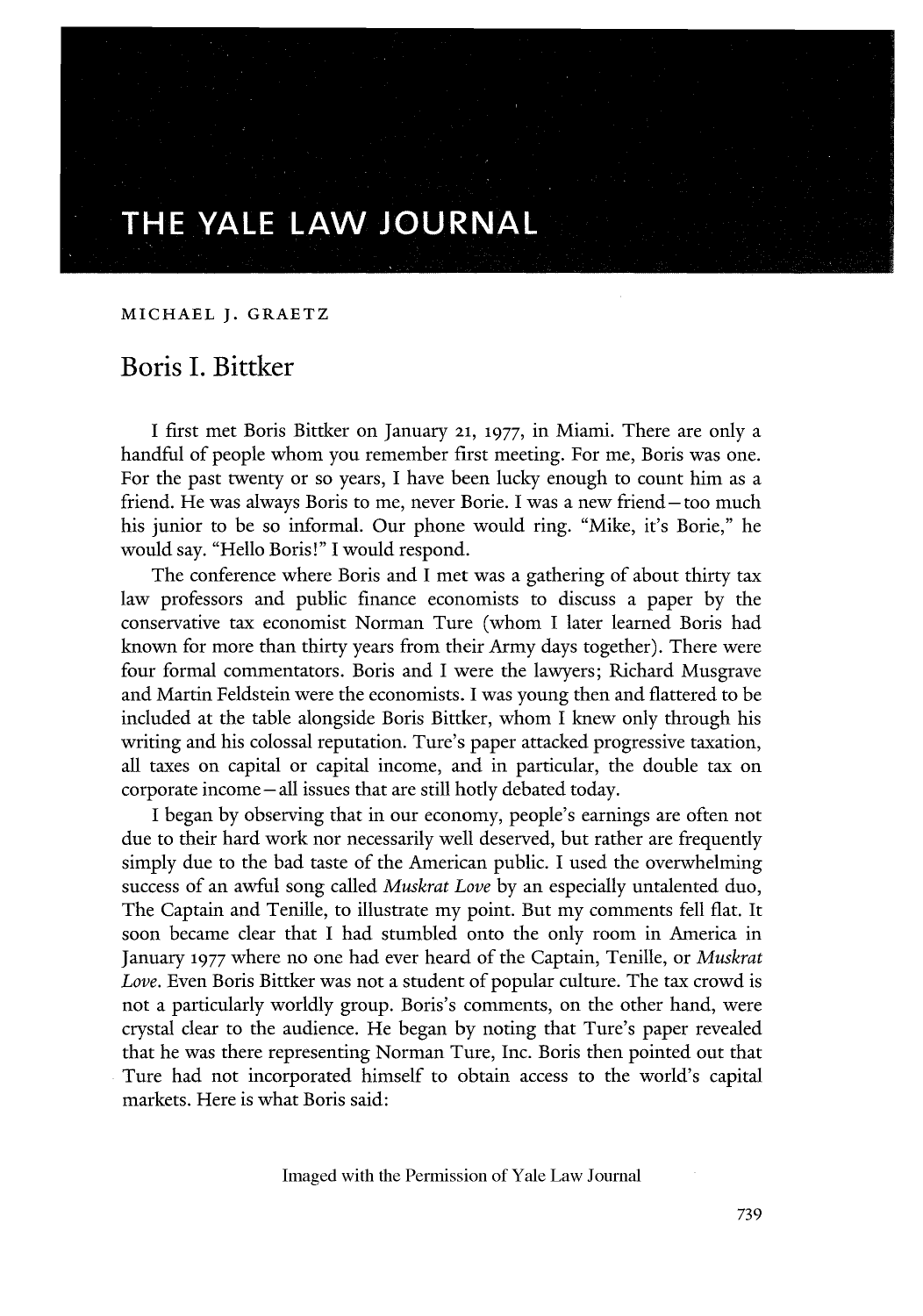[A] biographical note informs us that Mr. Ture is a corporation, evidently of the one-man variety. I mention this fact only because it suggests that one of the points I would make about the corporate income tax is already well known to Mr. Ture, namely that it can be an opportunity rather than a burden. In fact some of my best friends approach it in the mood of a gourmet who dislikes swiss cheese: discarding the solid matter to get at the holes.'

As everyone here knows, Boris Bittker was a pathbreaking scholar of federal tax law. His treatises on taxation cover the entire range of income and estate tax issues. They are found on the shelves of virtually every law and accounting firm in the nation. Boris was also a prolific author of law review articles, many of which had great impact on the key tax policy debates of the past five decades. Boris's scholarship was always sharp, insightful, and elegantly written. It frequently reveals his great sense of humor combined with just a little edge. Boris's work is filled with epigrams:

"[*T*] he Internal Revenue Code is not what it used to be – and never was."<sup>2</sup>

*"Those who remain thrive on uncertainty. In this respect, successful tax lawyers are like surgeons."3*

*"[T]o a fee-maximizing tax professional, the Internal Revenue Code* ... *is merely a platform waiting for energetic entrepreneurs to construct* a superstructure of previously unimaginable complexity."<sup>4</sup>

*"Orgiasts do not think, they act."'* (Boris was obviously an expert on far more than the tax law.)

Lamenting the paucity of analysis of black reparations as a means of achieving greater social justice, Boris, in his **1973** book, *The Case for Black Reparations,* observed, "some white churchmen ... had little to contribute beyond admissions of guilt and endorsements of repentance. Clergymen who probably regarded self-flagellation as a superstitious remnant of medievalism

Imaged with the Permission of Yale Law Journal

**<sup>1.</sup>** Boris I. Bittker, *Commentary, in* WEALTH REDISTRIBUTION **AND THE** INCOME TAX: PRINCIPAL PAPER BY NORMAN B. TuRE *65, 65* (Arleen A. Leibowitz ed., **1978).**

**<sup>2.</sup>** Boris I. Bittker, *Constitutional Limits on the Taxing Power of the Federal Government,* 41 TAx LAW. **3,** 11 **(1987).**

**<sup>3.</sup>** Boris I. Bittker, *The Bicentennial of the Jurisprudence of Original Intent,* 77 **CAL.** L. REV. **235, 250** (1989).

<sup>4.</sup> Boris I. Bittker, *James S. Eustice,* 45 TAx L. REV. **1, 3 (1989).**

**<sup>5.</sup>** Boris I. Bittker, *Book Review,* **32** WAYNE L. REV. **1555,** 156o (1986) (reviewing ROBER'T JEROME **GLENNON, THE ICONOCLAST** AS REFORMER: JEROME FRANK'S IMPACT **ON** AMERICAN LAW (1985)).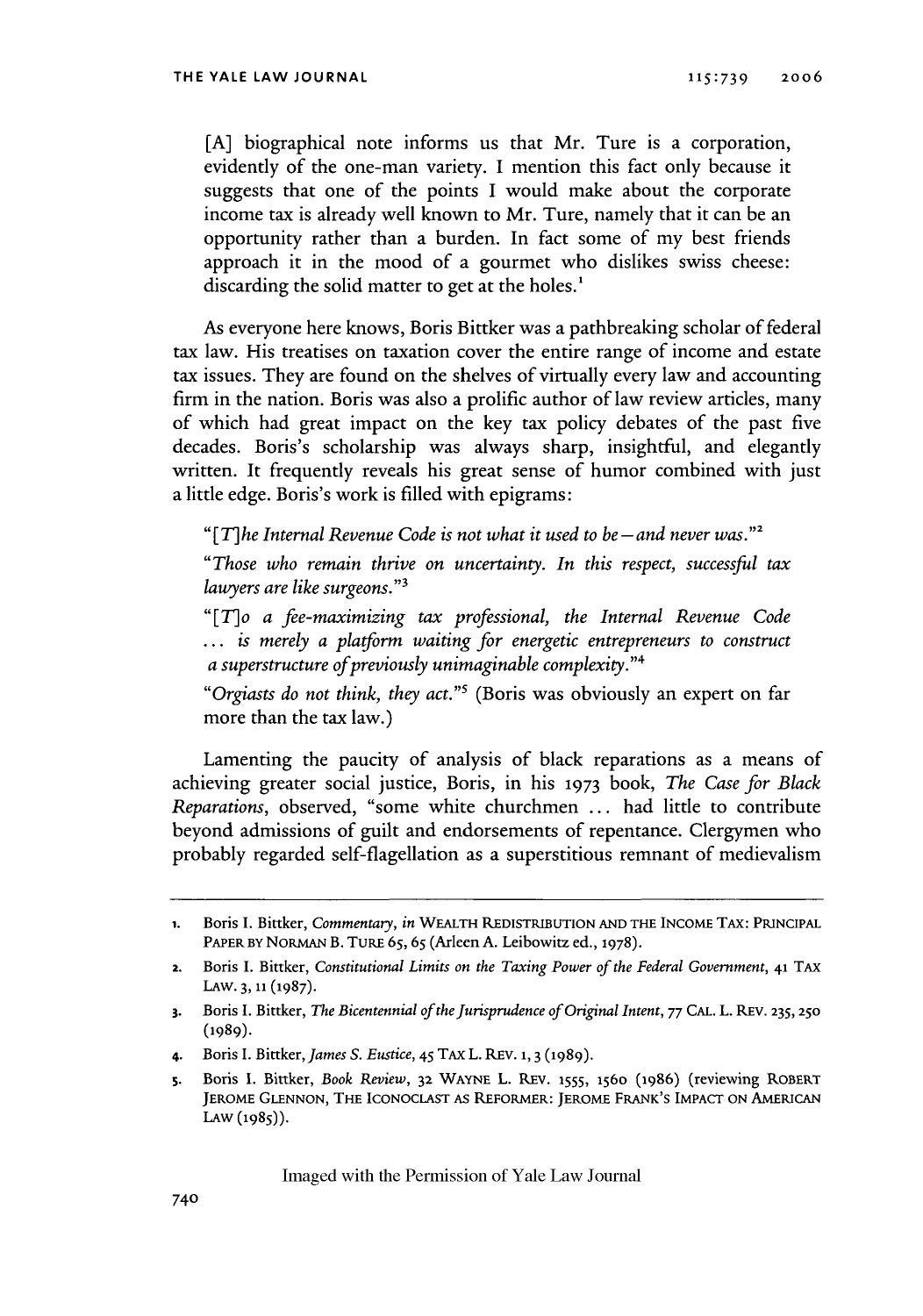when practiced in Spain seemed to think it would be a cleansing experience in Scarsdale and Evanston."<sup>6</sup>

Boris was also fully capable of improving on the epigrams of others. Noting that "Santayana had once credited an 'accomplished mathematician' with the observation that 'all problems are divided into two classes, soluble questions, which are trivial and important questions, which are insoluble,"' Bittker remarked that "a close reading of the epigram reveals that it leaves open the possibility that *some* trivial questions are insoluble."7 (This is how Boris concluded a seventy-five page law review article on the taxation of the family.)

When Boris writes, even his footnotes are worth reading. Here is one:

My academic habits were fully formed before the custom of vetting manuscripts with everyone in sight began. Indeed, I entered academic life thinking only farm animals could be vetted. Thus, subject only to the inalienable defense of invincible ignorance, the author accepts full responsibility for all errors in this Article. On the other hand, should the reader find any merits herein, they need not be credited to the author's colleagues.<sup>8</sup>

My favorite comes from a particularly prescient **1997** article about enemy combatants. In a footnote, Boris noted that "there was no evidence that killing was a major or even a subsidiary goal of the would-be saboteurs," then went on to elaborate, describing these enemies as "a lumpenproletariat of slovenly and quarrelsome misfits who, if they had eluded capture, might well have blown up themselves rather than their designated targets."<sup>9</sup>

Much of Boris Bittker's scholarship is properly regarded as criticism in which he unearths previously invisible but gaping holes in the seminal works of others. The format of Boris's scholarship that I like most is when he enters a debate with himself, usually, as in his classic piece, *The Case of the Checker-Board Ordinance,* by putting words in the mouths of fictitious judges or other contestants. It is only when Boris has taken both sides of an argument that I am confident he has found a worthy opponent. I am sure Boris felt the same way.

Imaged with the Permission of Yale Law Journal

**<sup>6.</sup>** BoRis **I. BITTKER,** THE **CASE** FOR BLACK REPARATIONS 5 **(1973).**

**<sup>7.</sup>** Boris I. Bittker, *Federal Income Taxation and the Family,* **27 STAN.** L. REv. **1389,** 1463 **(1975).**

<sup>8.</sup> Bittker, *supra* note 3, at **235** n.1.

**<sup>9.</sup>** Boris I. Bittker, *The World War II German Saboteurs' Case and Writs of Certiorari Before Judgment by the Court of Appeals: A Tale of* Nunc Pro Tunc *Jurisdiction,* **14** CONST. COMMENT. 431, 431-32 **n. (1997).**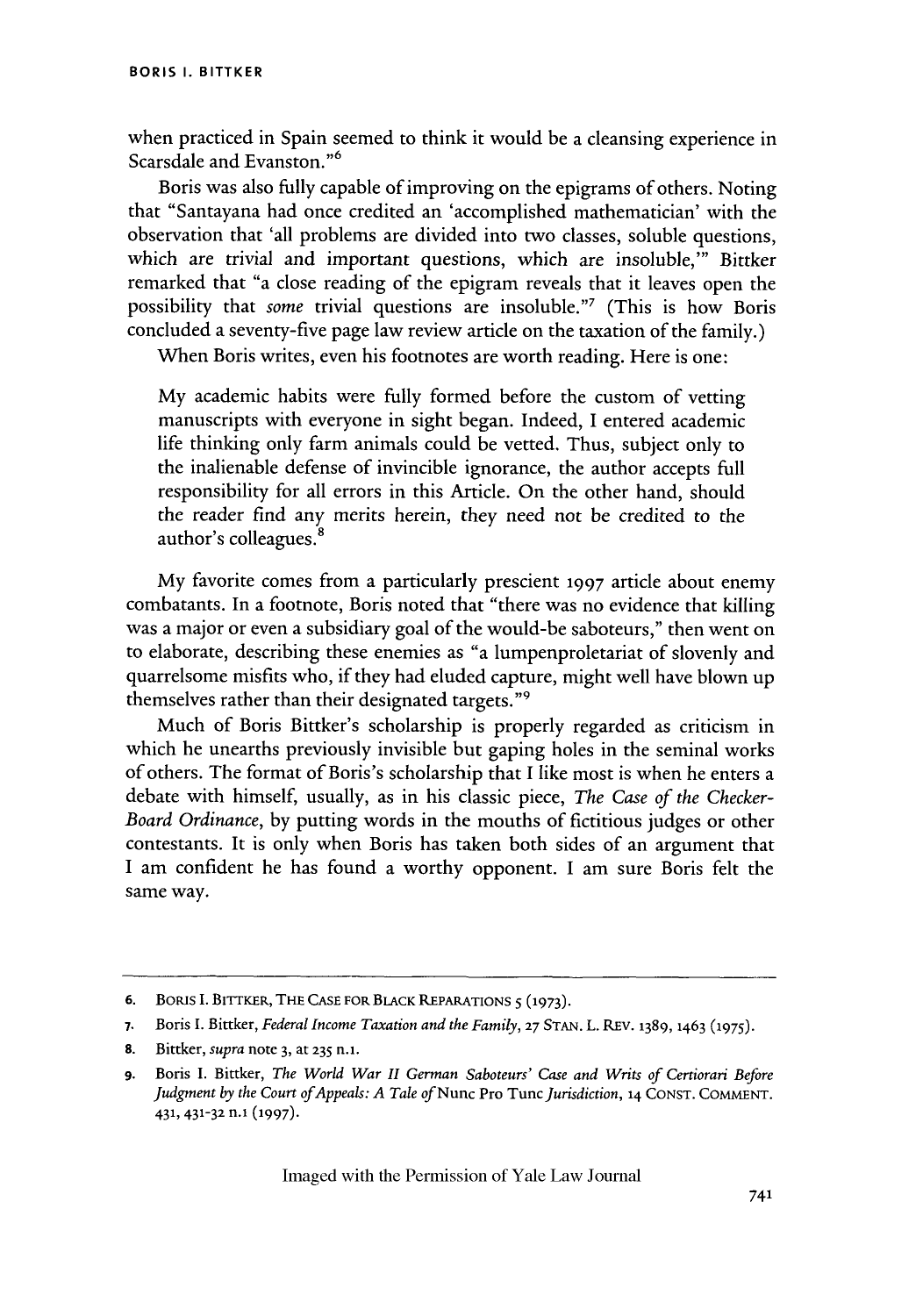In January **1983,** I came to the Yale Law School. When Boris called me, a year or so before I arrived, urging me to accept Yale's offer, he said he was ready for a replacement- that he could no longer work at his typewriter until a half hour before class, teach, and then return to his typewriter for the remainder of the day. So, this was how he had written all those treatises and articles. Boris stopped teaching just as I arrived, but fortunately, he did not give up his typewriter until this year.

Since he passed away in September, images of Boris pass without warning to my mind's eye. Fittingly, they are most often like snapshots. Inappropriately, they are in color **-** not Boris's preferred black and white **-** but the colors are muted, mostly browns and grays. Boris usually wore muted colors. Boris's personality, his energy, his generosity, his strength of character, and his solidity supplied the deeper colors.

Sometimes Boris himself does not appear, just the comforting sound of his typewriter, click clacking away on a new book or a short note. Most of the time, I see him in his office across the hall from mine. I stepped inside his open door three or four times a week, often to talk of some political event or other, or more recently, to inquire about how he was doing, typically only to have him divert the conversation to how *my* family, particularly my children, were doing. On these occasions, Boris would inevitably turn slowly away from the book he was reading or from his typing and change his glasses. It was a small gesturethe better to see me, I always thought. Boris was the most self-contained of friends. He never complained. He always wanted to know about you. When I had heard, usually from others, that he had taken a bad fall in Turkey or in Mexico, or had been rushed to the hospital in London, Boris always insisted that he was doing better now. "On the mend," he would always say. And usually, until quite recently, he was.

I often see Boris standing at my desk, delivering a "Bittkergram" **-a** pithy, critical, often hilarious, typed short comment on an issue of the day. Usually, he ended with, "all this to use as you wish." He would hand these to me without comment, turn, and return to his typewriter across the hall. They were usually signed "faithfully yours" or sometimes "as ever." They always brought a smile to my face.

Boris loved food. He liked nothing better than sitting in a restaurant eating something spicy, surrounded by good company- and always eating dessert. He loved his sweets. Boris would frequently tell **-** or retell **-** one of his limitless stories, often of his youth in Rochester. For instance, when he confessed to the policeman who had just stopped him- inadvertently or with bravado, it is hard to be sure-that he had been driving for several years, even though his license had only been issued a few short months earlier. Boris was a raconteur, a storyteller of the first rank. And he knew me to be his perfect audience: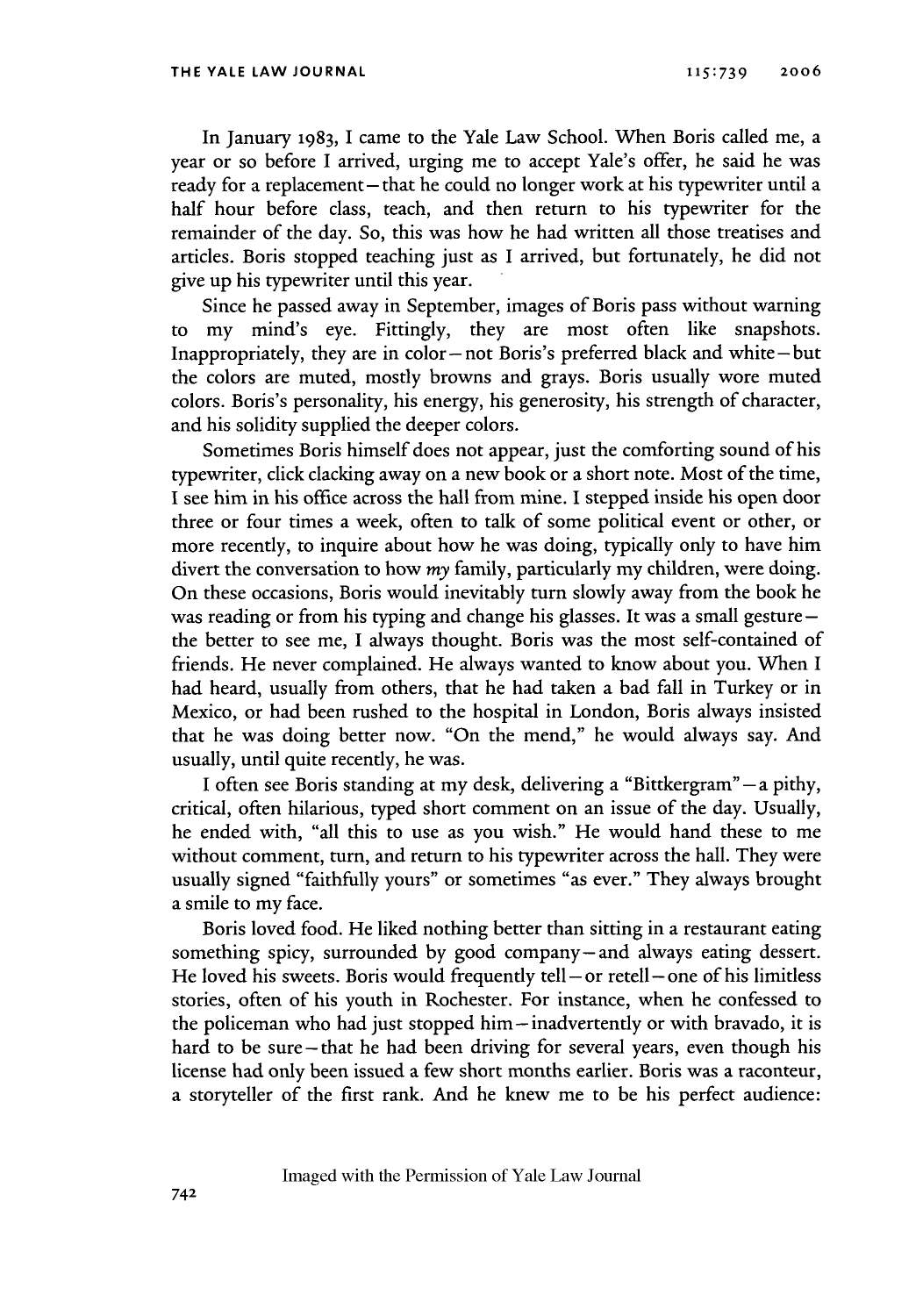**I** forgot his stories as soon as they were told, and he knew my laughter when he told them again and again to be fresh and sincere.

But over the years some of the stories stuck, creating even more images of Boris:

*Boris the energetic young boy*-frightening his older cousin Ruth even from his playpen-and, later in the summers on his grandfather's farm, pouring through the Sears Roebuck catalog after he had grown tired of terrorizing the chickens, calves, and kittens.

*Boris the college student-* entering every contest he can find to pick up a few dollars here and there and winning far more than his share of prizes.

*Boris the law student-living* his third year in New York City, and missing more than a few classes.

*Boris the bureaucrat-working* with Gene Rostow in the lendlease office.

*Boris the soldier* – caught behind enemy lines in War War II, winning a Purple Heart that he never mentioned.

*Boris the new law professor-not* knowing whether to laugh or be angry when he found out that the retroactive raise the Dean has just awarded him was because he had agreed to a salary below the University's minimum.

*Boris the young teacher-* insisting that he was unsuited to teach the "nice" section of tax, claiming that Eli Clark or John Simon would have to do that.

*Boris the intrepid traveler-* leaving home as a young boy in Rochester only to be thrilled as he was returned home in the sidecar of a policeman's motorcycle, and, later in life, always going here and there, living for a year with Anne and their young children in Rome.

*Boris the adventurer-* skating out on a breaking ice flow with Ralph Brown and struggling to get back to safety. (A few years back, I overheard Boris telling Eli Clark over coffee in the law school dining room that he wanted to go parasailing again. "Doesn't he know he is over 8o years old," I thought. Obviously not.)

*Boris the photographer-waiting* somewhere in the world, camera at the ready, for the perfect light and just the right image to come into focus.

*Boris the father-* bragging about Susan's energy and determination or Danny's music.